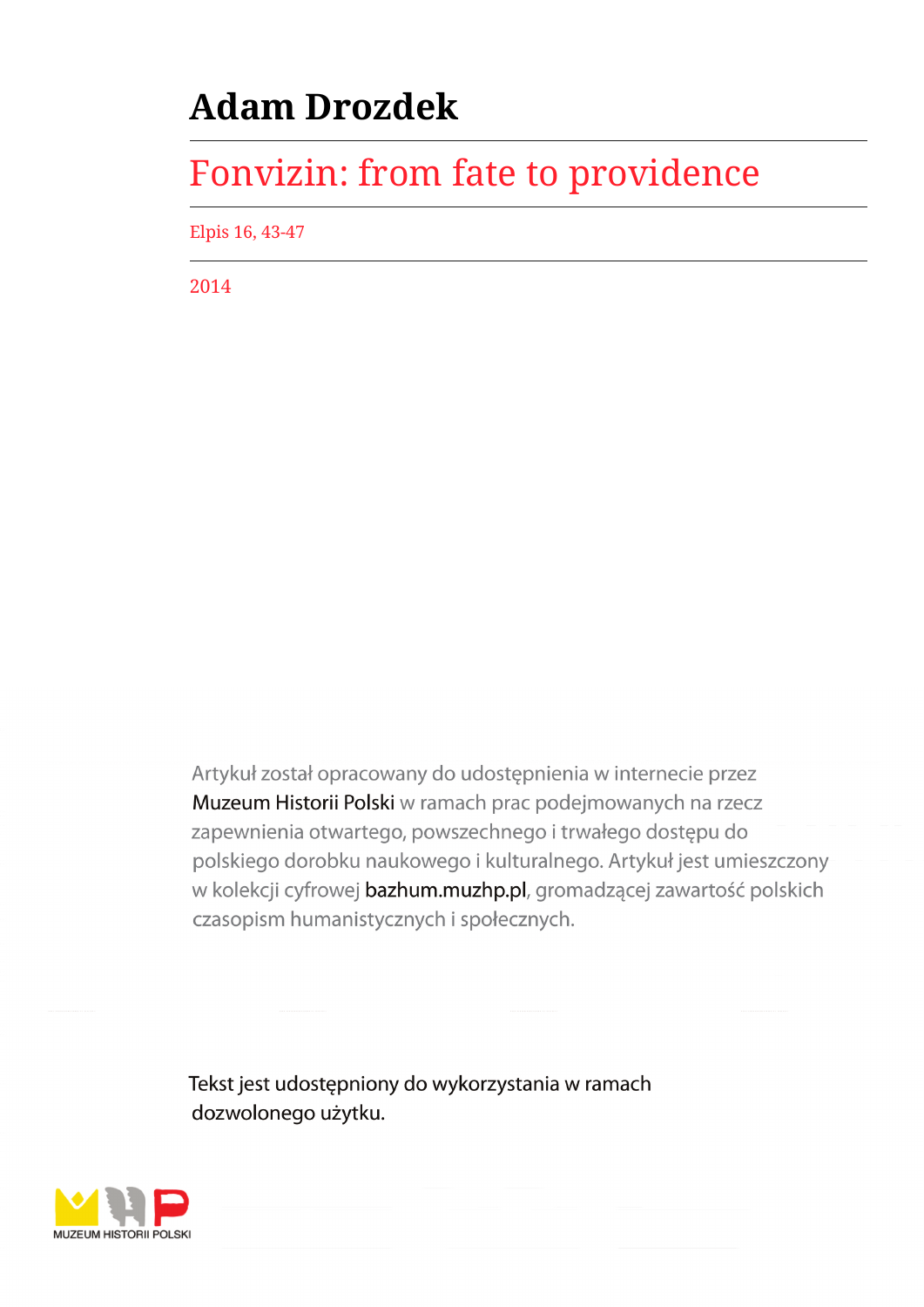### **Fonvizin: from fate to providence**

#### **Adam Drozdek**

Duquesne University in Pittsburgh drozdek@duq.edu

Adam Drozdek, *Fonwizin: od wiary w przeznaczenie do wiary w opatrzność,* Elpis, 16 2014: 43-47.

**Abstract:** This article traces the spiritual development of Denis Fonvizin, an eminent literary personality in Russia. He had a religious upbringing, however, in St. Petersburg he was strongly influenced by freethinker Feodor A. Kozlovskii. He abandoned his views under the influence of Ivan Elagin and his sister, which led him to an intense study of the Bible and to an experience of spiritual conversion. His beliefs have been reflected in his literary work, in particular, in his plays and in some of his political essays. In spite of his crippling illness, Fonvizin believed in the benevolent providence of God to the end of his life.

**Streszczenie:** Artykuł prezentuje rozwój duchowy Denisa Fonwizina, wybitnej postaci literackiej osiemnastowiecznej Rosji. Choć wychowany w religijnej atmosferze, Fonwizin przyjął wolnomyślicielskie poglądy pod wpływem księcia Fiodora A. Kozłowskiego. Porzucił jednak te poglądy pod wpływem Iwana Jelagina i swojej siostry co doprowadziło do intensywnych studiów biblijnych i do doświadczenia religijnego nawrócenia. Jego poglądy religijne znalazły wyraz w jego pismach, szczególnie w sztukach dramatycznych i w esejach politycznych. Mimo paraliżującej choroby do końca życia głęboko wierzył w boską opatrzność.

**Keywords**: Fonwizin, prawosławie

**Słowa kluczowe**: Fonvizin, Orthodoxy

Denis Ivanovich Fonvizin (1743-1792) is one of the most celebrated literary figures of the eighteenth century Russia in spite of his rather modest literary output: over two hundred short versified fables, some poetry, some political articles, and a few plays. However, he also left many letters, particularly from his journeys abroad, and several translations of plays. Today, he is primarily remembered for his two plays, *The brigadier* and *The minor*.

#### **Toward spiritual awakening**

Fonvizin was first educated at home in a religious atmosphere: he remembered his father was "a virtuous man and a true Christian"  $(2.82).<sup>1</sup>$  However, when he moved to St. Petersburg to become a translator in the College/Ministry of Foreign Affairs, he associated himself briefly with a group that surrounded a freethinker, prince Feodor A. Kozlovskii, which had a strong although not lasting impact on him. As he wrote in his *Candid confession* written at the end of his life, "I joined a society about which until today I cannot think without horror since the best pastime consisted in blasphemy and sacrilege. At first, I took no part in this and I shuddered on hearing the curses of the atheists, but my role in the sacrilege was not the smallest since it is most of all the easiest to mock at the sacred and turn into ridicule what should be respected" (2.95). A lasting trace of this encounter is *An epistle to my servants Shumilov, Van'ka and Petrushka* (1763).

The *Epistle* is a versified answer given by the three servants to a philosophically portentous question, "why this world has been created" and how one should live in it,

which is "a mystery hidden from us by fate."2 A pretended seriousness is already in the title of the poem: *Epistle*, not *Letter*. As Fonvizin explained his *Attempt at the Russian dictionary* (1783), "epistle" refers to old letters, such as epistles of the apostle Paul (1.234), whereby Fonvizin put side by side his *Epistle to my servants* and Paul's epistles.3 The first servant immediately answered that he did not know why the world and people were created (1.209). The second servant said that the world is absurd and vain, full of stupidity and falsehood (1.210);

{Priests try to deceive people,

Servants [try to deceive] the manager, managers the masters,

- One master another, and eminent boyars Want frequently to deceive the monarch.} And everyone, to stuff their pockets even more, Decided to apply deception for gain. Greedy for money are city-dwellers, courtiers, Judges, scribes, soldiers, and peasants. {Humble shepherds of our souls and hearts Are pleased to collect rent from their sheep. The sheep get married, multiply, die, And in all this, the shepherds stuff their pockets. They forgive any sin for pure money, For money do they promise plenty of delights in paradise. But if one can tell the truth in this world, I'll speak my mind to you without lying:
- For money, both shepherd and the sheep

<sup>1</sup> References are made to Денис И. Фонвизин, *Собрание сочинений*, Мосва: Государственное Издательство Художественной Литературы 1959, vols. 1-2.

<sup>&</sup>lt;sup>2</sup> In the *Epistle*, there is a "discrete but indisputable" allusion to Voltaire, in particular, to his famous poem on the 1755 earthquake in Lisbon, André Monnier, *Un publicist frondeur sous Catherine II: Nicolas Novikov*, Paris: Institut d'études slaves 1981, p. 249.

<sup>3</sup> Cf. Михаил Ю. Люстров, *Фонвизин*, Москва: Молодая Гвардия 2013, pp. 41-42.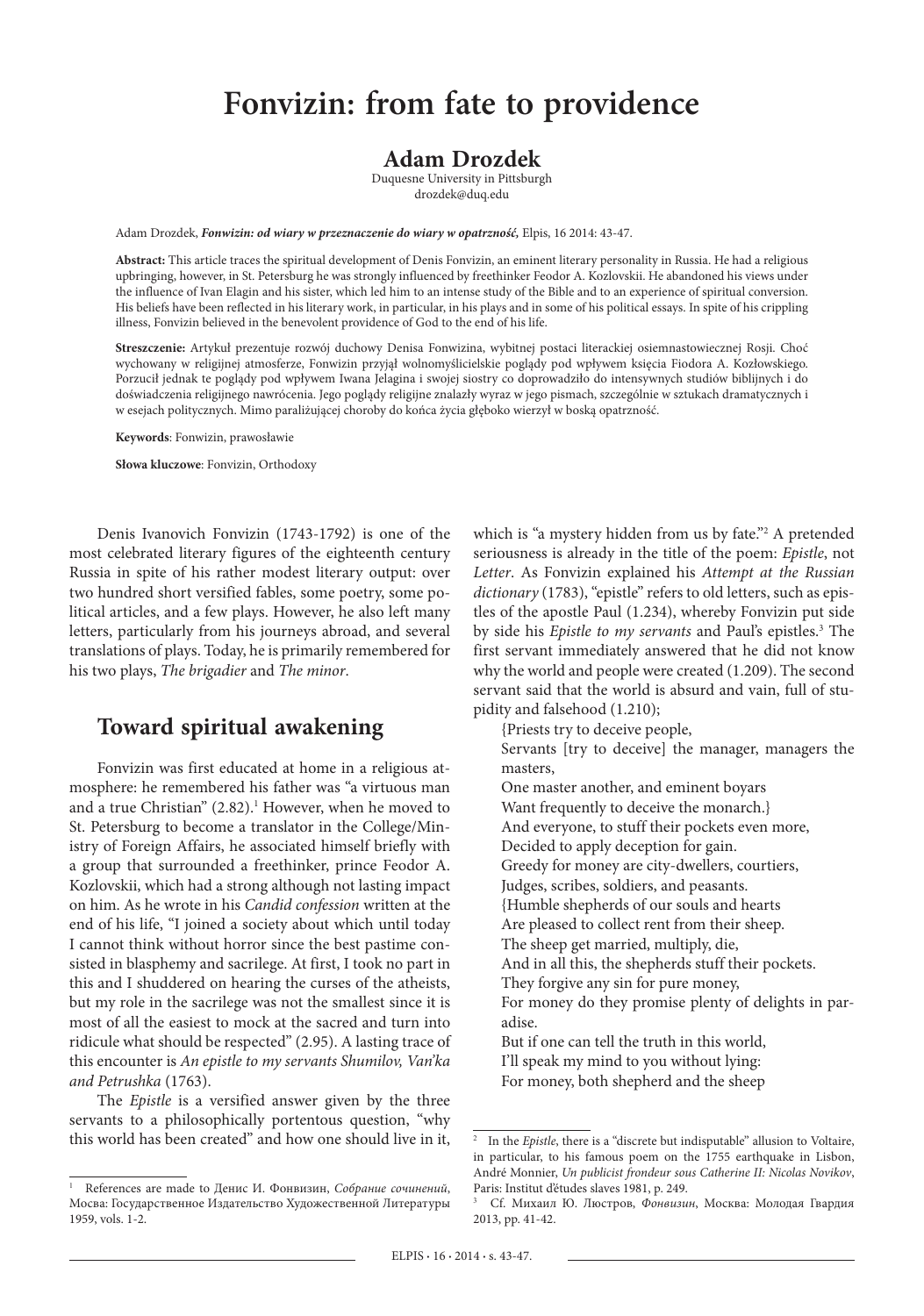Are ready to cheat the Most High Creator himself!}<sup>4</sup>

Moreover, everyone knows that the world is stupid and no one knows why the world exists. According to the third servant, the world is a child's play (211); it is better to live and be merry than to pray to God for entering the paradise. "The creator of all creation for his own glory / Threw us into the world like a puppet onto the table"; no one knows why the world is the way it is. Finally, all three servants turned to the poet for an answer, but he closed his poem with the line, "I myself don't know for what [purpose] this world was created!" (212).

The *Epistle* has a very strong anticlerical and deistic ring. Fonvizin put expressions of such sentiments in the mouths of his servants, but, in a way, he agreed with them by giving a profoundly unsatisfactory answer. In criticizing a low level of morals among the clergy, Fonvizin was not alone, and even prominent ecclesiastics of the eighteenth century lamented over this problem (e.g., Dimitrii Rostovskii and Tikhon Zadonskii).<sup>5</sup> However, the statement about God who sent people, like puppets, into the world to some unknown fate and for His glory at that, could hardly be reconciled with prevailing religious sentiments of Russians of the time. An influence of the libertine circle of Kozlovskii is fairly clear. In a 1763 letter to his sister, Fonvizin stated that he renounced writing satires because she brought him back to his senses and as an offering to Apollo, he "burned it in the oven" (2.326). What "it" was can only be guessed. If it was the *Epistle*, it was not its last copy since it was later published as an appendix to his translation of François-Thomas-Marie de Baculard d'Arnaud's *Sidney and Silli*, even twice, in 1769 and 1788, and also in 1770 on the last pages of Novikov's The Tattler.<sup>6</sup> Fonvizin was surely aware of how his poem, circulated in numerous copies, was viewed: "Certain verses reveal my error at that time so that because of this work I became famous among many as an atheist. But, Lord! You know my heart; You know that I always reverently worshiped You and that this work was not an act of unbelief, but of my thoughtless witticism" (2.95).7 Apparently, the witticism component of the poem prevailed in Fonvizin's mind over its thoughtlessness when he decided to publish it more than once even though it tarnished his reputation in the province of beliefs.

Fonvizin's friendship with Kozlovskii was quite intense – his name repeatedly appears in 1763 letters, always in the context of socializing – as it was short: Fonvizin did not mention Kozlovskii afterwards, and he passed in silence Kozlovskii's death in the naval battle of Chesma in 1770.<sup>8</sup> Fonvizin's departure from the libertine worldview of

Kozlovskii can be attributed, at least partially, to his sister whom he thanked very briefly that she brought him back to his senses (2.326). It is also possible that there was some influence of Ivan Elagin. Elagin was then a minister of the empress' cabinet and since 1766, a director of court theaters and orchestras. In 1763-1769, Fonvizin was his secretary and remembered Elagin very warmly (2.95), considering him "a noble and honorable man" (a 1776 letter to parents, 2.342-343) with "reason enlightened by knowledge" and "good heart" (2.343-344, but cf. 347, 349). In his quest for spiritual fulfillment, Elagin became a mason with religious views strongly influenced by Saint-Martin. It seems quite possible that Elagin discussed spiritual matters with Fonvizin directly or indirectly influencing him out of Kozlovskii's circle. Incidentally, Fonvizin did not become a mason and referred to it rather disparagingly by the thenused name, Martinism (2.62, 564). Fonvizin's sister and Elagin may have induced Fonvizin to investigate the religious issues thoroughly by himself.9 This came during his stay in Tsarskoe Selo, possibly in 1766 or 1768.10

Fonvizin set out there "with strong intention to occupy himself with theology" by studying the Bible to "draw from it the principles of faith"; he used Russian, French, and German editions to find "the most precise understanding" of the text. During his studies he encountered these verses (which are a part of the Jewish *Shema*): "May these words that I give you today be in your heart; impress them on your sons, talk about them when you sit at home and when you walk along the road, when you lie down and when you get up" (Deut. 6:6-7). These verses made a great impression on him, since, in his words, they "imposed on me the obligation to devote each available minute to investigate [the problem of] the Supreme Being. The timing was great and I set aside each morning for walks in the garden to reflect" (2.101). This led to his conversion or rather to his spiritual awakening to seriously embrace the beliefs in which he was brought up.

#### **Spirituality in Fonvizin's work**

*The brigadier* was written and privately read briefly before the spiritual experience of the Tsarskoe Selo and some religious sentiment can be found in there. Fonvizin expressed his strong dislike of hypocrites, particularly in the person of Councilor who, in words of Councilor's wife, "misses neither mass nor matins and thinks, my joy, that God is so *complaisant* that for [attending] vespers, He will forgive him for what he stole during the day"  $(1:3)$ .<sup>11</sup> The

The two parts in curly brackets have been excised from the 1902 edition of Fonvizin's works (p. 151).

<sup>5</sup> A low level of education of the clergy was also a concern of many authors in this time; as Fonvizin himself expressed it in a 1778 letter, "ignorance of priests often brings shame to the entire nation" (2.485).

<sup>6</sup> As a poem written by "the Russian Boileau," *Пустомеля, сатирическій журнал 1770*, Москва: Селивановский 1858, p. 104.

<sup>7</sup> For a brief history of reception of the *Epistle*, see A[lexej Alois] Strycek, *La Russie des lumières: Denis Fonvizine*, Paris: Librairie des Cinq Continents 1976, pp. 141-143.

<sup>8</sup> Vasilii Maikov wrote a versified *Letter to Vasilii Il'ich Bibikov on the* 

*death of the prince Feodor Alekseevich Kozlovskii* (1770) in which he praised Kozlovskii's patriotism and Kheraskov mentioned him in his long poem, *The battle of Chesme* (1771). Cf. Люстров, *op. cit.*, p. 40.

Elagin himself studied the Scriptures very intensely,  $M$ [ван] П. Елагин, Повесть о себе самом, *Русский архив* 1864, no. 1, col. 107.

<sup>10</sup> П. А. Ефремов, Примечания, in: Денис И. Фон-Визин, *Сочинения, письма и избранные переводы*, Санкт-Петербург: П. И. Глазунов 1866, p. 668.<br> $\frac{11}{11}$  Act

Act 1, scene 3. Cf. a characterization of Iazvin in the *Tale of a pretended deaf and mute* (1783) (2.15).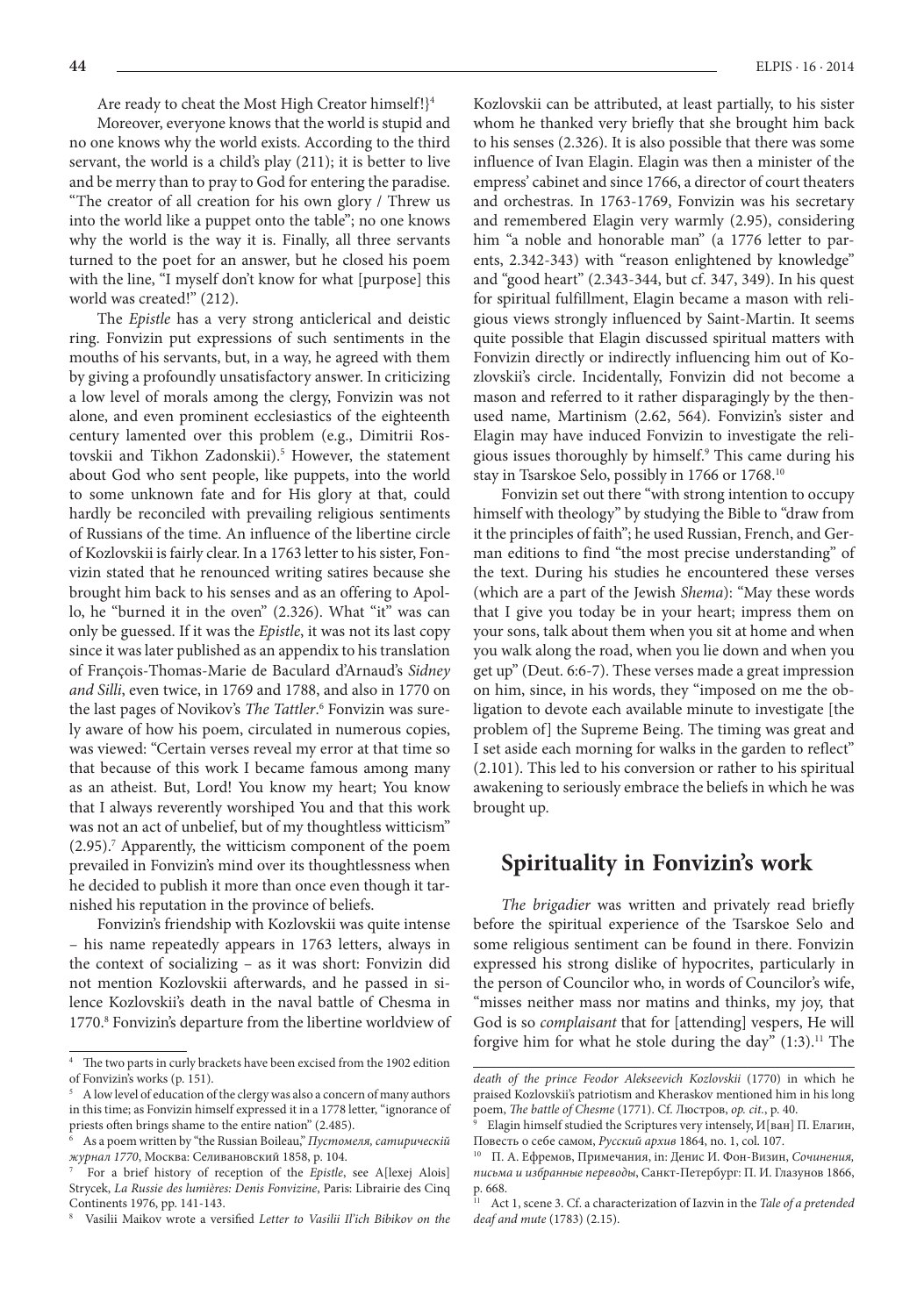very same Councilor summarizes the message of the play in its closing words directed to the audience: "They say it's hard to live with conscience, but now I have recognized myself that to live without a conscience is the worst of all in the world" (5:5). The emphasis is placed on conscience and the leading principle in human life. This was Fonvizin's belief before his spiritual conversion, but it also remained, even strengthened, after conversion. This is clear in *The minor* which has a very strong preachy component in the speeches of Starodum (Oldthinking, we would say today, Oldschool) and in the mindset of Pravdin (Truth), Milon (Lovable), and Sophia.

Starodum repeated his father's teaching, "have a heart, have a soul, and you will be a human being at all times" since without the soul, even "the most enlightened sage is a pitiful creature. An ignoramus without a soul is a beast. The smallest deed leads him into all sorts of crimes. He has no scale [to weigh] what he does against [the reason] for which he is doing it" (3:1). The statements should not be taken literally: Fonvizin would agree that just as everyone has a conscience, so everyone does have a soul, i.e., there is no one without a conscience as *The brigadier* claims just as there is no one without a soul in words of *The minor*. Fonvizin in all three cases (conscience, heart, soul) meant the same thing: moral standing, moral dimension, inner moral sentiment which can be positive or negative. A man without a conscience is a man whose morality is unacceptable, corrupted, warped, antisocial, even psychotic. Therefore, when Starodum states that "the conscience always, like a friend, gives warning before it punishes him like a judge" (4:2), we should understand the conscience filled with uncorrupted moral principles prompting a person to lead a virtuous life, which even has a self-serving component, since "the rules of virtue … are the means to happiness" (4:1). Then, as Starodum assures Sophia, "everyone will find sufficient strength in himself to be virtuous. One has to firmly desire this and then it'll be easier not to do what caused conscience pricks" (4:2). Everyone? Even someone without conscience? That is where it is clear that everyone does have conscience, but because of its degeneration, conscience pricks may become weaker and weaker and thus desire to live virtuously may diminish, which leads to unhappiness in this life and thus transformation or purification of conscience is needed, which presumably comes with the divine help.<sup>12</sup> Starodum is silent about the afterlife consequences. However, in the age of enlightenment, in the age of reason, Fonvizin/Starodum, although not at all opposed to reason, did give priority to moral dimension over rational dimension: "We see bad husbands, bad fathers, bad citizens with cunning minds. Rectitude gives the mind real value. Without it an intelligent man is a monster. It is immeasurably greater than all sharpness of mind. This can easily be understood by anyone who thinks right [about it]. There are many minds and many different [at that]. It is easy to excuse an intelligent man if he does not have certain

quality of mind. An honorable man can never be excused if he does not have a certain quality of heart. He must have them all. The dignity of the heart is indivisible. An honorable man must be perfectly an honorable man" (4:2). This is quite a tall order. How can such perfection be accomplished even for a perfectly willing person? How about a person whose heart/conscience is corrupted to some extent, which pretty much includes all people?

In both *The brigadier* and *The minor* Fonvizin was focusing on morality and its importance for personal and social life. A moral person was helpful to others; a moral person was a good citizen and a loyal subject. Fonvizin was interested in this civic message rather than in a discussion of the theological basis which would make it possible. There are quite numerous references to God in these plays, but they are inconsequential ("my God," "thank God," "God willing," and the like). Fonvizin could count on the audience steeped in the Orthodox upbringing to supply such a background. When Nelstetsov (Nonflatterer), a prospective tutor, is quizzed in *The selection of a tutor* (1790) about what a young son of the prince Slaboumov (Feeblemind) should be taught, he answered: "first of all, the principles of the faith in which he was born" (3:3). The principles of the Orthodox faith, the principles of Christianity should be the foundation of what follows in the educational process. Teaching languages, mathematics, etc. is important for the development of the mind, but this development has to be founded on the development of the heart so that the knowledge gained during the education process will be used properly and usefully.<sup>13</sup> This, however, was not just cut-and-dry memorization of religious principles. Fonvizin firmly believed that learning these principles is really learning the closeness and assistance of God. Therefore, speaking about virtue without theological underpinnings is well nigh impossible. As he stated in a 1778 letter, in France, philosophers believe that all people should be virtuous regardless of their religion: "but do they who don't believe in anything show the possibility of such a system? Who from among the wise of this age, having defeated all assumptions, remained an honorable man?" "It is enough to look at messieurs philosophers here to see what a man without religion is and, therefore, to conclude how strong human society would be without it!" (2.482).<sup>14</sup>

Fonvizin ventured rarely into theological territory. However, he realized very well that the understanding of who God is is important in other areas of human endeavor and this is most clearly indicated in his *Discourse on permanent laws of state* (1782).

In the *Discourse*, Fonvizin wanted to substantiate the political principle that "supreme power is entrusted to a monarch only for the good of his subjects"; therefore, "all

The New Testament speaks about "sprinkling our hearts from an evil conscience" (Heb. 10:22).

<sup>&</sup>lt;sup>13</sup> "For Fonvizin, a correct education did not mean simply the acquisition of knowledge or the cultivation of the intellect but something far more complex, the inculcation of virtue and the elevation of the soul," Marvin Kantor, *Dramatic works of D. Fonvizin*, Bern: Herbert Lang 1974, p. 37.

In words of Starodum, "today's wise men" whose works he studied "forcefully uproot prejudices, but they also turn virtue over from its roots" (*The minor* 4:2).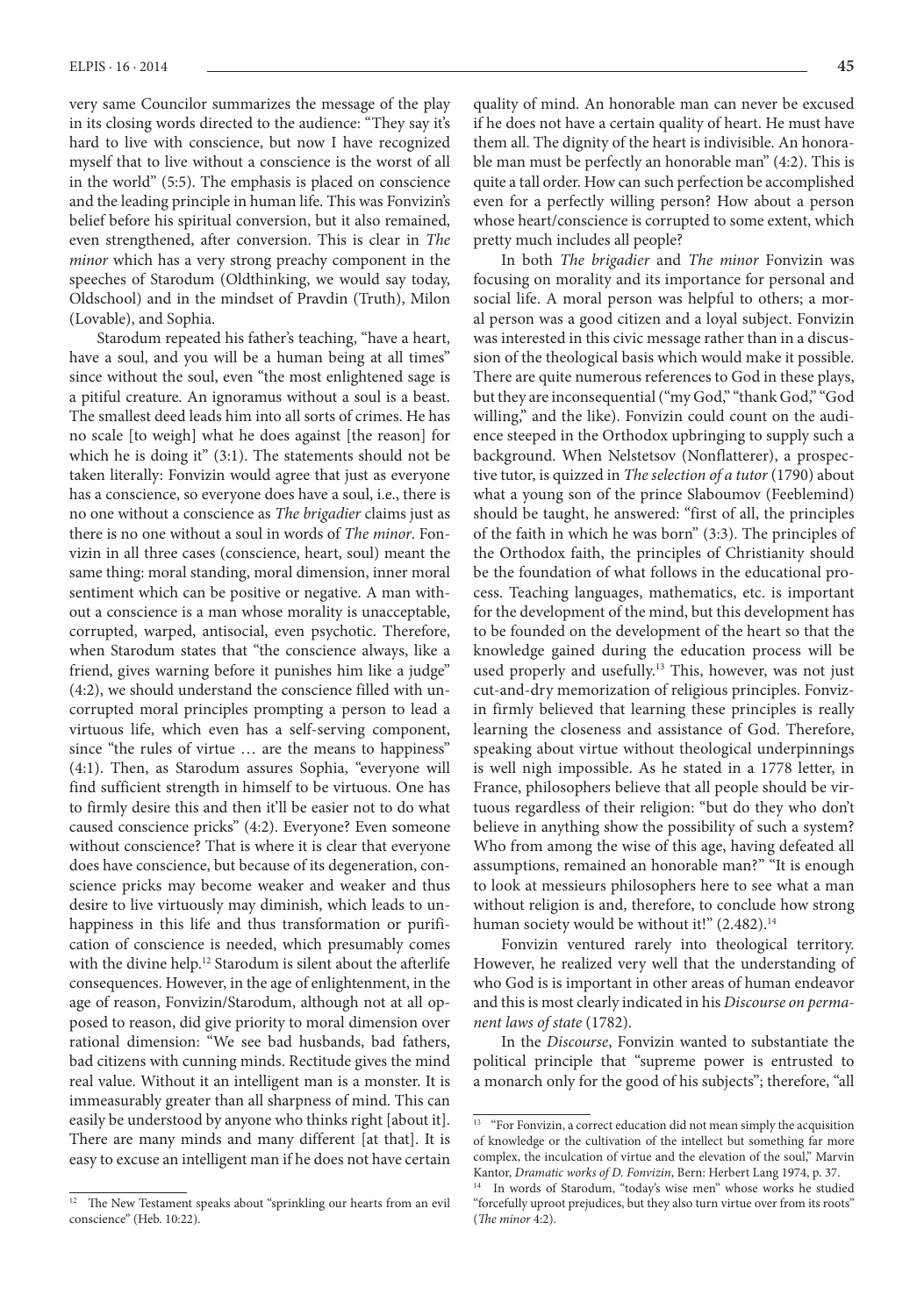the brilliance of the throne is an empty splendor if virtue does not sit on it along with the monarch" (2.254). This political principle is based on the theological foundation that states that "God is almighty because He cannot do anything else than good; and in order that this inability could be an infinite sign of His perfection, He determined for Himself unalterable principles of eternal truth by which He governs the universe, and which He Himself cannot violate without ceasing to be God. A monarch, the likeness of God, the recipient on earth of His supreme power, cannot signify his power and worth except by instituting in his state unalterable rules, based on the common good, which he himself could not violate without ceasing to be a worthy monarch" (2.254-255). The question is what to do if the monarch is evil, abusive? Prokopovich earlier in the century argued that because a monarch is appointed by God (the claim repeatedly made by all the poets in the century who wrote odes to the tsars or tsarinas; cf. Fonvizin's own claim that Paul is God's chosen (2.192)), the tsar is above the law and is accountable only to God. Subjects can only pray to God for Him to touch the monarch's heart.15 Not so Fonvizin. In his view, "righteousness and meekness are rays of divine light, proclaiming to people that the power which rules over them has been established by God, and that it deserves their reverent obedience; consequently, every power that is not characterized by the divine qualities of righteousness and meekness, but causing injuries, violence, and tyranny, is a power not from God but from people, whom the woes of times caused, by subduing to force, to humble their human dignity. If a nation in such a fatal situation finds the means to break its shackles by the same right by which they were put, it acts very intelligently if it breaks [them]" (2.259). Precisely because the monarch is appointed by God, God should be his model of how to rule over his subjects because the monarch in an image of God in respect to ruling. If "rays of divine light" fade away and darkness takes over in the monarch's heart, the subjects have every right to overthrow him, which was quite a revolutionary thought in Russia with its institutionalized autocracy.

In this, political submission reflects religious submission. "God has the right for our reverent obedience only though His quality of supreme goodness. Reason, admitting that the use of His omnipotence is good, advises us to conform to His will and pulls hearts and souls to obey Him" (2.263). The nature of God is His goodness – God is love, after all – and because of this goodness humans should obey by God's commands. Similarly, subjects should obey their monarch if the monarch is filled with goodness and this goodness is the monarch's guiding principle. This can be accomplished by the monarch as by any other human being, namely by turning to God in all matters, big and small, which is effective since God is concerned about human affairs. In fact, it appears to be fairly clear that the

attribute of God which was most important to him was God's providence.

In the *Discourse on the recovery of prince Paul* (1771), Fonvizin stated that "a terrible cloud was diverted from us by the Hand of the Most High" (2.187), that in the trying time of Paul's illness, "the Heaven itself has sustained you [Catherine] for [the sake of] Paul and the Fatherland!" In this hour, "the Eternal looked from the heights of His throne at the tears of Catherine, at virtues of the ill one, at the wails and moans of numerous people and showed mercy on His people. At His command, the Angel of death, moving toward the Heir to the Russian Throne, stopped in his track. Health, this most precious heavenly gift, began to return to Paul" (2.191-192). The providential element is not brought here just for the occasion of writing about the *tsarevitch*. That Fonvizin firmly believed in God's providence is clear from *An essay on vain human life* (1791) that has some of his last words. Fonvizin had four strokes in one year which left him partially paralyzed. He considered this to be an act of God's mercy since it happened after his voyage abroad when he was proud of his knowledge and there was a prospect of elevation to a high post and when "the All-Seeing, knowing that my talents can be more harmful than useful, took always from me the ability to explain myself in speech and in writing and enlightened me in judging myself. With gratitude do I bare the cross put upon me and will not cease to the end of my life to exclaim: 'Lord! it is good for me that You have humbled me'" (Ps. 118:71) (2.80). He believed that he was accompanied by God in good times and bad and that all was for his own good, for his spiritual development and for his inner peace since "everything happens according to God's providence" as he wrote in a 1772 letter (2.390). And so he could with assurance state in his *Sincere confessions*: "If among many sins I happened in my life to do something good, then I admit and confess that this didn't come from me, but from God himself who sends us all our blessings: to Him alone I attribute my good deeds, to Him alone I give thanks for them and pray to Him to keep me in this good place until the end of my life" (2.82). His belief in God's providence allowed him also to state in a 1773 letter, "I have had trust in God in all my life and my only concern is to live and die as an honorable man" (2.355).

The belief in the providence of God gives a different coloring to Fonvizin's religious views. At first, it was fate, and in the words of Menander from *Korion* (1764), "we should always submit ourselves to fate" (2:2), impersonal fate as it was. This fate acquires some personality in *Epistle to my servants* where people are shown as being thrown into the world by God who seemingly does not care what will happen to them. After his conversion, it was a providential God and Fonvizin could wholeheartedly repeat the Menander's statement, with one change only: "we should always submit ourselves to God." Since God is all goodness, then His plan for someone's life would be better than invented by any human. Such submission to God can only bring peace in life even in the most trying of times. However, the initial question of the *Epistle to my servants* remains unanswered: "why this world has been created?" it is still a mystery, but now, it

<sup>15</sup> [Feofan Prokopovich], *Peter the Great: his law on the imperial succession, the official commentary: Pravda voli monarshei*, Oxford: Headstart History 1996 [1722], pp. 187-197; Hans-Joachim Härtel, *Byzantinisches Erbe und Orthodoxie bei Feofan Prokopovič*, Würzburg: Augustinus-Verlag 1970, p. w91.